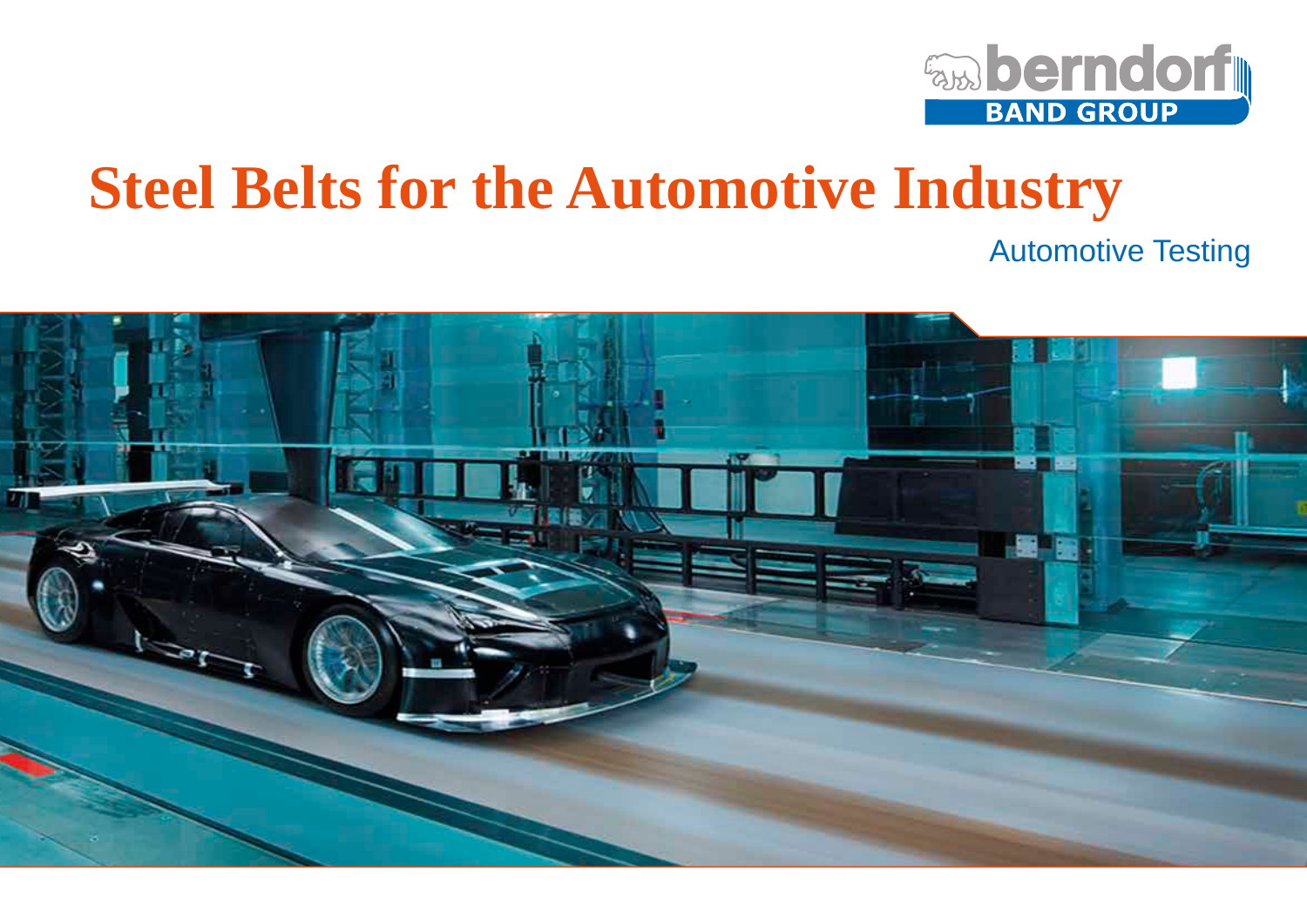# **Your Road on Our Steel Belts!**

 $\mathcal{A} \cap \mathcal{B}$  is a system of  $\mathcal{B}$ 

The Berndorf Band Group is the world's leading supplier for Steel Belts, Belt Systems and worldwide service. Identifying the latest trends and developments of the industry and integrate them into our product portfolio is part of the Berndorf Band Group philosophy. For this reason, research and innovation are especially important in Berndorf, to be able to adapt Steel Belts and Belt Systems to the individual customer requirements.

#### Esteemed for its variety of Surface

Coatings, the Berndorf Band Group manufactures high quality Steel Belts, which are operating at speeds up to 350 km/h (217 mph). The combination of customerspecific Steel Belt Coatings and robust Berndorf stainless Steel Belts, simulates real conditions for all kinds of test situations in the field of vehicle development.

### **Real Testing Conditions**

Due to the flat rolling area and the stiffness of the Steel Belt, realistic test simulations can be achieved. In addition, the dimensions of the Steel Belts can be adapted to be suitable for all kind of test facilities.

#### **Surface Coatings**

In order to be able to simulate different road surfaces, we offer an extensive portfolio of Steel Belt Coatings. Berndorf Band Group experts are constantly working on new Surface Coatings and are also available for the development of customized surface requests.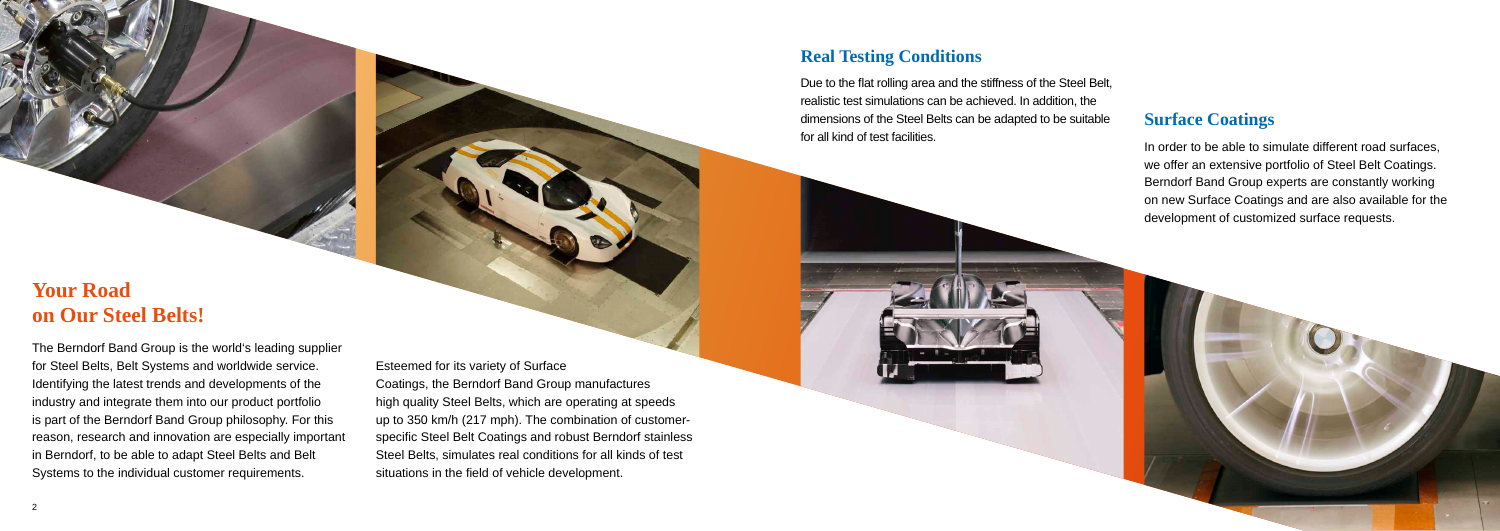Steel Belts | Belt Systems | Worldwide Service

The Rolling Road System with Berndorf Steel Belts is a key component in our state-of-the-art wind tunnel for aerodynamic development. Here we're glad to have Berndorf as a reliable partner beside us who claims the same qua The Rolling Road System with Berndorf Steel Belts is a key component in our state-of-the-art wind tunnel for aerodynamic development. Here we´re glad to have Berndorf as a reliable partner beside us who claims the same quality standards as we demand of ourselves.

*Steffen Schrodt Managing Director, Sauber Aerodynamics*

### **Test Simulations According to Your Requirements**

Issues such as fuel consumption, driving behaviour, acoustics and safety are considered as top priorities in the development of motor vehicles and tires. For this reason tests related to automobiles are highly relevant worldwide.

Due to tight manufacturing tolerances, Berndorf stainless Steel Belts have an extended belt lifetime. Our Steel Belts with the highest quality standards allow a high number of test cycles under extreme stresses and speeds up to 350 km/h (217 mph). Therefore they are primarily used for all types of automotive test simulations.

Berndorf Steel Belts can be applied with a big variety of Surface Coatings. The different surfaces enable tests to be carried out under realistic conditions according to the requirements of the customers.

Further Steel Belt Coatings are constantly developed by our R&D-Team in cooperation with customers.





# **Increased Belt Lifetime Thanks to Our Special Manufacturing Processes**

Special materials are needed to meet the particular demands of the automotive industry. NICRO 52.6 is such a material, which has been developed and optimised by the Berndorf Band Group over many years to meet the high standards of vehicle development tests.

The high-strength NICRO 52.6 is characterised by excellent tensile strength combined with high elongation. The Berndorf Band Group's special heat and surface treatment concept also optimises the mechanical properties of the Steel Belt. As a result ot this special Berndorf manufacturing process the belt lifetime expands.

Best running characteristics in terms of flatness, straight running and belt geometry even under severe test conditions are further advantages of the premium steel belt material NICRO 52.6.

#### **Belt Geometry**

# ADVANTAGES

» Keyplayer with many years of experience in the automotive industry

- » Vehicle development thanks to excellent Steel Belt characteristics
- » Speeds up to 350 km/h (217 mph)
- » Broad portfolio of specially developed Surface Coatings

The belt dimensions can be individually adapted to specific customer requirements.

| <b>Material</b>                                                                 | Width in m   in |      | Length in $m \mid ft$ |      | Thickness in mm   in |      |
|---------------------------------------------------------------------------------|-----------------|------|-----------------------|------|----------------------|------|
|                                                                                 | Min.            | Max. | Min.                  | Max. | Min.                 | Max. |
| NICRO 52.6 0.2   7.87 9.0   354.33 1.4   4.59 270   886 0.3   0.012 3.5   1.378 |                 |      |                       |      |                      |      |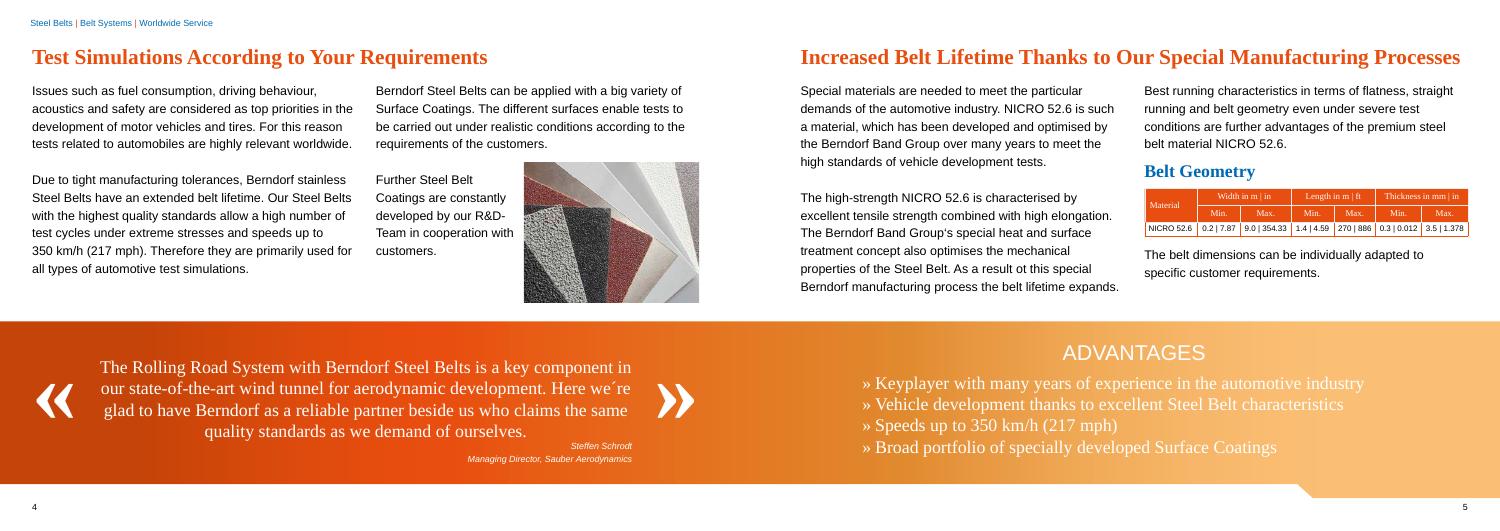# **Minimized Downtimes and Outstandig Service Quality**

With our comprehensive training program, we offer our customers the opportunity to train their employees and to minimize unplanned downtimes and maintenance work. With these trainings the basic understanding of Steel Belts is strengthened, damages are analyzed and repair methods are trained. After the course it is easier to assess damages in time and reduce downtimes. In order to conduct minor repairs and maintenance directly on the test stand, an automotive tool kit has been developed by Berndorf Band Group. The tool kit contains all required tools and materials for a successful factory repair on site.

Another highlight of the Berndorf Band Group portfolio is the steel belt repair for automotive Steel Belts in our headquarters in Berndorf. Steel Belts are reconditioned to an improved quality standard and coatings can be replaced quickly and easily in Berndorf. The maintenance concept allows us to offer our customers the highest quality standards and extended belt lifetime combined with maximum flexibility.





#### **Steel Belts for the Automotive Industry - Physical and Mechanical Properties. Typical Values.**

*Special materials available upon request.*

*\*50 % of the test specimens withstand 2,000,000 load cycles. If not otherwise specified, the values given apply at room temperature. Subject to change due to technological progress. Errors and omissons excepted.*

| Material<br><b>NICRO 52.6</b>                                            |                                                                                                      |                                                                                                                                                                                                                      |                                                             |  |  |
|--------------------------------------------------------------------------|------------------------------------------------------------------------------------------------------|----------------------------------------------------------------------------------------------------------------------------------------------------------------------------------------------------------------------|-------------------------------------------------------------|--|--|
| Type                                                                     |                                                                                                      |                                                                                                                                                                                                                      | CrNiCuTi 157                                                |  |  |
| Similar material                                                         |                                                                                                      | <b>DIN</b><br><b>AISI</b>                                                                                                                                                                                            |                                                             |  |  |
| Tensile strength                                                         | at 20 $^{\circ}$ C<br>at 68 $\degree$ F                                                              | N/mm <sup>2</sup><br>psi                                                                                                                                                                                             | 1,550<br>224,800                                            |  |  |
| 0.2 %-offset yield strength                                              | at 20 $^{\circ}$ C<br>at 68 $\degree$ F                                                              | N/mm <sup>2</sup><br>psi                                                                                                                                                                                             | 1,500<br>217,600                                            |  |  |
| Hardness                                                                 |                                                                                                      | <b>Rockwell HRC</b><br>Vickers HV 10                                                                                                                                                                                 | 48.0<br>480                                                 |  |  |
| Elongation 50 mm   1.97 in                                               |                                                                                                      | $\%$                                                                                                                                                                                                                 | $6\phantom{1}$                                              |  |  |
| Welding factor                                                           |                                                                                                      |                                                                                                                                                                                                                      | 0.80                                                        |  |  |
| Fatigue strength under reversed bending<br>stress <sup>*</sup>           | at 20 °C<br>at 68 $\degree$ F                                                                        | N/mm <sup>2</sup><br>psi                                                                                                                                                                                             | 700<br>101,500                                              |  |  |
| Modulus of elasticity                                                    | at 20 $^{\circ}$ C<br>at 200 °C<br>at 68 $\degree$ F<br>at 392 °F                                    | N/mm <sup>2</sup><br>$N/mm^2$<br>ksi<br>ksi                                                                                                                                                                          | 200,000<br>188,000<br>29,000<br>27,300                      |  |  |
| Density                                                                  |                                                                                                      | kg/dm <sup>3</sup><br>$Ib/in^3$                                                                                                                                                                                      | 7.74<br>0.28                                                |  |  |
| Mean coefficient<br>of thermal expansion                                 | 20-100 °C<br>20-200 °C<br>20-300 °C<br>20-400 °C<br>68-212 °F<br>68-392 °F<br>68-572 °F<br>68-752 °F | $10-6$ m/m $^{\circ}$ C<br>$10-6$ m/m $^{\circ}$ C<br>$10-6$ m/m $^{\circ}$ C<br>$10-6$ m/m $^{\circ}$ C<br>$10-6$ in/in $°F$<br>$10-6$ in/in $^{\circ}$ F<br>$10-6$ in/in $^{\circ}$ F<br>$10-6$ in/in $^{\circ}$ F | 10.9<br>11.5<br>11.7<br>$\overline{a}$<br>6.1<br>6.4<br>6.5 |  |  |
| Specific heat                                                            |                                                                                                      | $J/g^{\circ}C$<br>BTU/lb°F                                                                                                                                                                                           | 0.50<br>0.12                                                |  |  |
| Thermal conductivity                                                     | at 20 °C<br>at 68 °F                                                                                 | $W/m^{\circ}C$<br>BTU/hr ft°F                                                                                                                                                                                        | 16<br>9.3                                                   |  |  |
| Specific electric resistance                                             | at 20 °C<br>at 68 $\degree$ F                                                                        | $\Omega$ mm <sup>2</sup> /m<br>$μΩ$ in                                                                                                                                                                               | 0.80<br>31.50                                               |  |  |
| Min. permissible<br>operating temperature                                |                                                                                                      | $^{\circ}C$<br>$\circ$ F                                                                                                                                                                                             | L,                                                          |  |  |
| Max. permissible<br>operating temperature                                |                                                                                                      | $^{\circ}C$<br>$\circ$ F                                                                                                                                                                                             | 350<br>662                                                  |  |  |
| Tensile strength at max.<br>permissible operating temperature            |                                                                                                      | N/mm <sup>2</sup><br>psi                                                                                                                                                                                             | 1,250<br>181,300                                            |  |  |
| 0.2 %-offset yield strength at max.<br>permissible operating temperature |                                                                                                      | N/mm <sup>2</sup><br>psi                                                                                                                                                                                             | 1,180<br>171,100                                            |  |  |